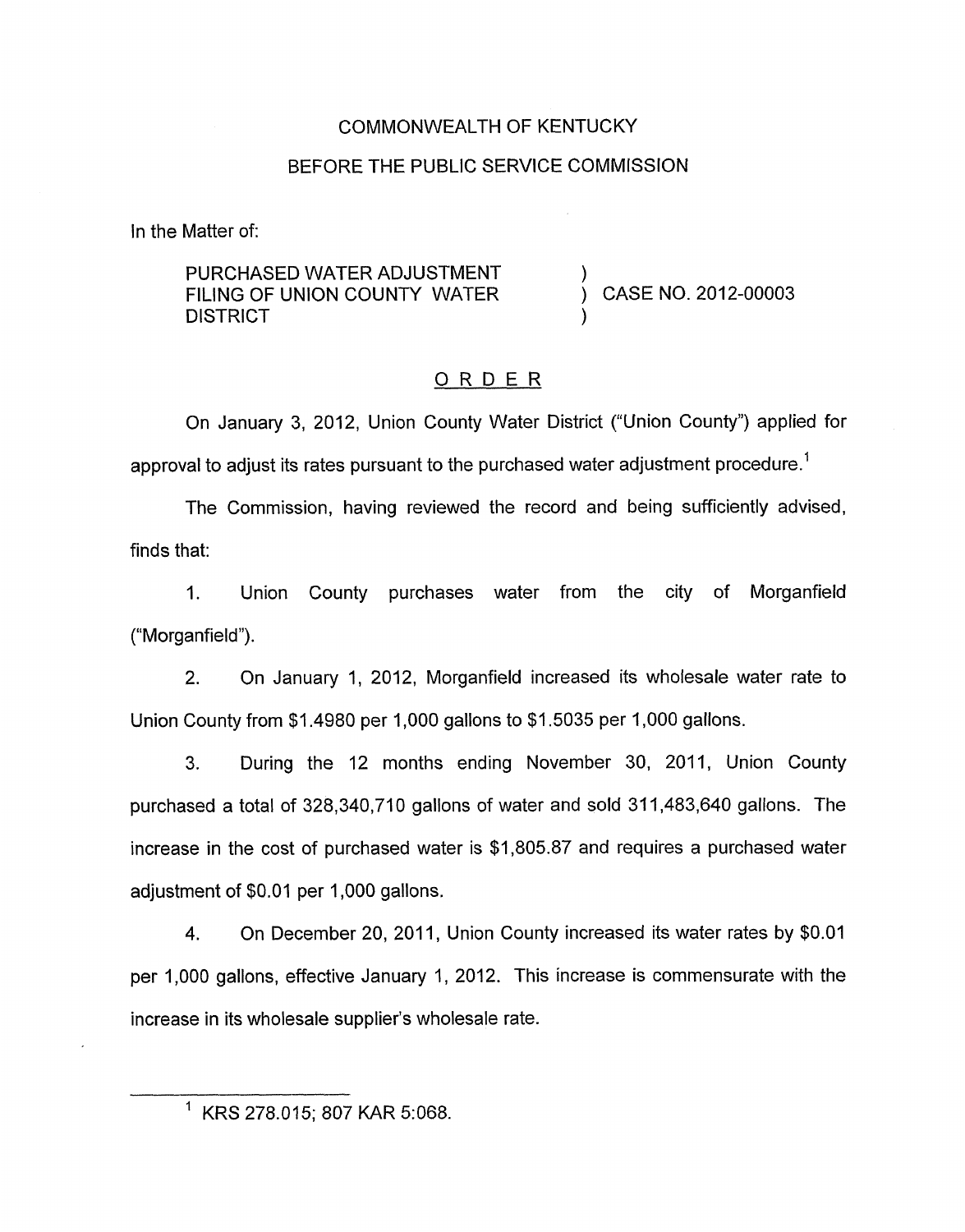*5.* Union County's proposed rates are fair, just, and reasonable and should be approved.

6. The purchased water adjustment of \$0.01 per 1,000 gallons is fair, just, and reasonable and should be approved.

IT IS THEREFORE ORDERED that:

1. Union County's proposed rates are approved.

2. The purchased water adjustment of  $$0.01$  per 1,000 gallons as calculated in Appendix A is approved.

**3.** The rates in Appendix B are approved for service rendered on or after January 1,2012.

**4.** The tariff sheet filed by Union County is approved *as* filed.

By the Commission



ATTE Director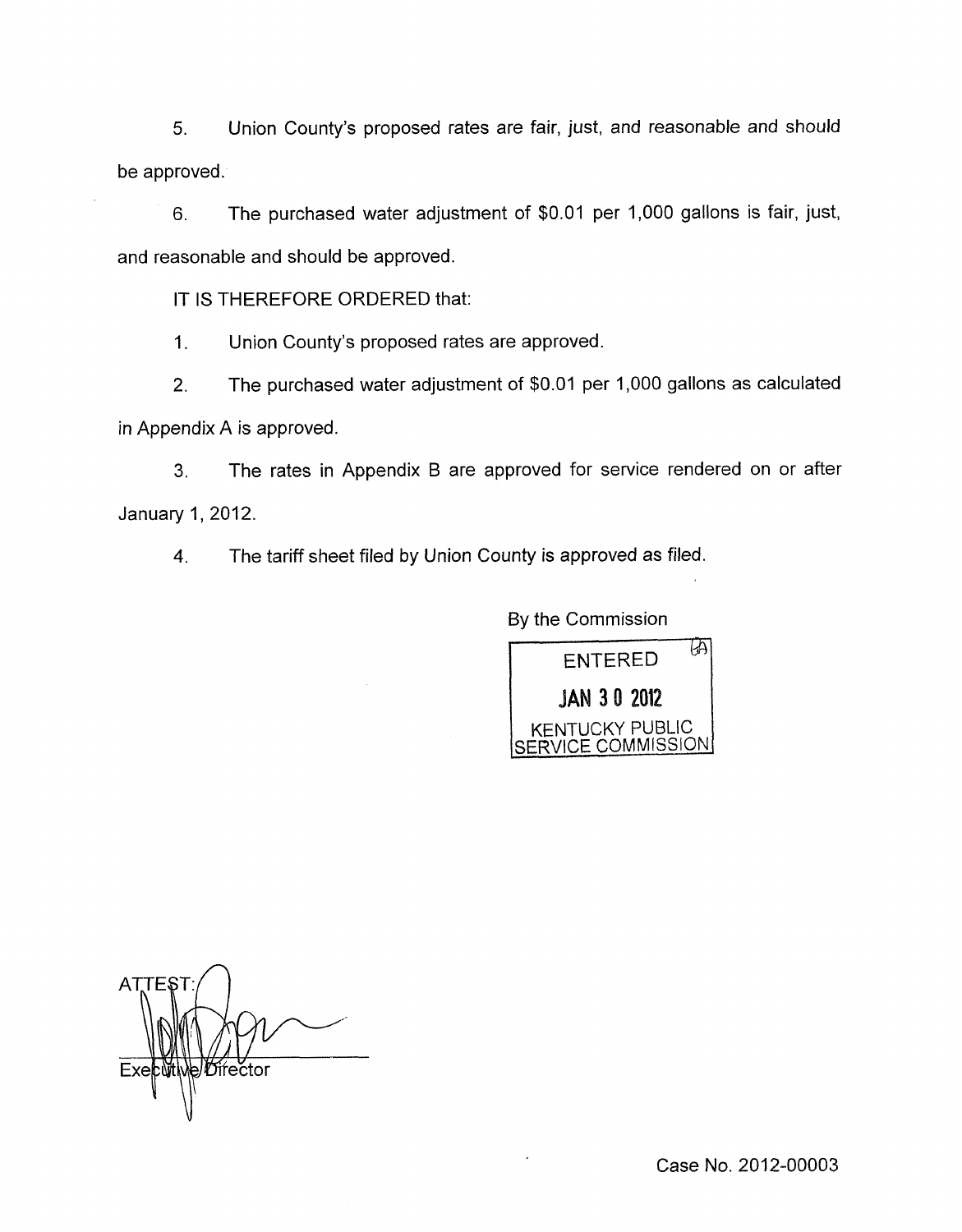## APPENDIX A

# APPENDIX TO AN ORDER OF THE KENTUCKY PUBLIC SERVICE COMMISSION IN CASE NO. 2012-00003 DATED **JAN 3 0 ZUIZ**

New Rate Base Rate

Union County Water Purchases in gallons 328,340,710 328,340,710 Volumetric rate \$1.5035/1,000 \$1.4980/1,000

 $\overline{$}$  \$ 493,660.25 \$ 491,854.38

Increased water cost \$1,805.87

Increased water cost  $$ 1,805.87$ Divided by gallons sold 311,483,640<br>Purchased water adjustment factor \$0.01 per 1,000 gallons Purchased water adjustment factor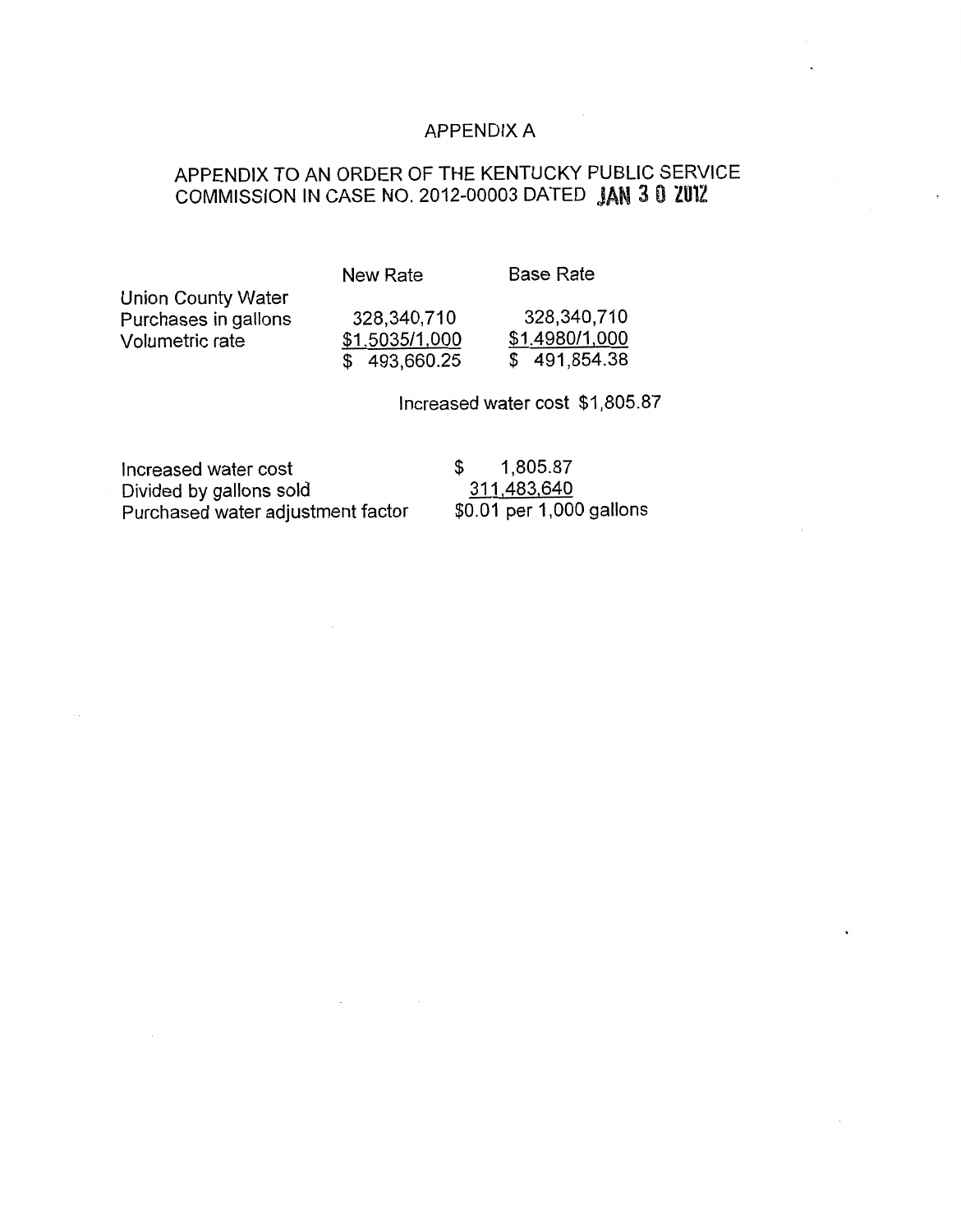#### APPENDIX B

# APPENDIX TO AN ORDER OF THE KENTUCKY PUBLIC SERVICE COMMISSION IN CASE NO. 2012-00003 DATED JAN 3 0 ZU12

The following rates and charges are prescribed for the customers in the area served by Union County Water District. All other rates and charges not specifically mentioned herein shall remain the same as those in effect under authority of the Commission prior to the effective date of this Order.

#### Monthlv Rates

| First              | 2,000   | Gallons |
|--------------------|---------|---------|
| Next               | 3,000   | Gallons |
| Next               | 5,000   | Gallons |
| Next               | 15,000  | Gallons |
| Next               | 25,000  | Gallons |
| Next               | 50,000  | Gallons |
| Next               | 100,000 | Gallons |
| Next               | 100,000 | Gallons |
| Over               | 300,000 | Gallons |
|                    |         |         |
| <u>3/4" Meters</u> |         |         |
| First              | 5,000   | Gallons |
| Next               | 5,000   | Gallons |
| Next               | 15,000  | Gallons |
| Next               | 25,000  | Gallons |
| Next               | 50,000  | Gallons |
| Next               | 100,000 | Gallons |
| Next               | 100,000 | Gallons |
| Over               | 300,000 | Gallons |
|                    |         |         |
| 1" Meters          |         |         |
| First              | 10,000  | Gallons |
| Next               | 15,000  | Gallons |
| Next               | 25,000  | Gallons |
| Next               | 50,000  | Gallons |
| Next               | 100,000 | Gallons |
| Next               | 100,000 | Gallons |
| Over               | 300,000 | Gallons |

<u>574 x 374 x 375 x 376 x 376 x 386 x 386 x 386 x 387 x 388 x 389 x 388 x 389 x 388 x 389 x 388 x 389 x 388 x 388 x 388 x 388 x 388 x 388 x 388 x 388 x 388 x 388 x 388 x 388 x 388 x 388 x 388 x 388 x 388 x 388 x 388 x 388 x</u>

- \$ 11.07 Minimum Bill 5.53 Per 1,000 Gallons 5.13' Per 1,000 Gallons 4.78 Per 1,000 Gallons 4.48 Per 1,000 Gallons 4.08 Per 1,000 Gallons 3.68 Per 1,000 Gallons 3.28 Per 1,000 Gallons 2.88 Per 1,000 Gallons
- \$ 27.65 Minimum Bill 5.13 Per 1,000 Gallons 4.78 Per 1,000 Gallons 4.48 Per 1,000 Gallons 4.08 Per 1,000 Gallons 3.68 Per 1,000 Gallons 3.28 Per 1,000 Gallons 2.88 Per 1,000 Gallons
- \$ 53.30 Minimum Bill 4.78 Per 1,000 Gallons 4.48 Per 1,000 Gallons 4.08 Per 1,000 Gallons 3.68 Per 1,000 Gallons 3.28 Per 1,000 Gallons 2.88 Per 1,000 Gallons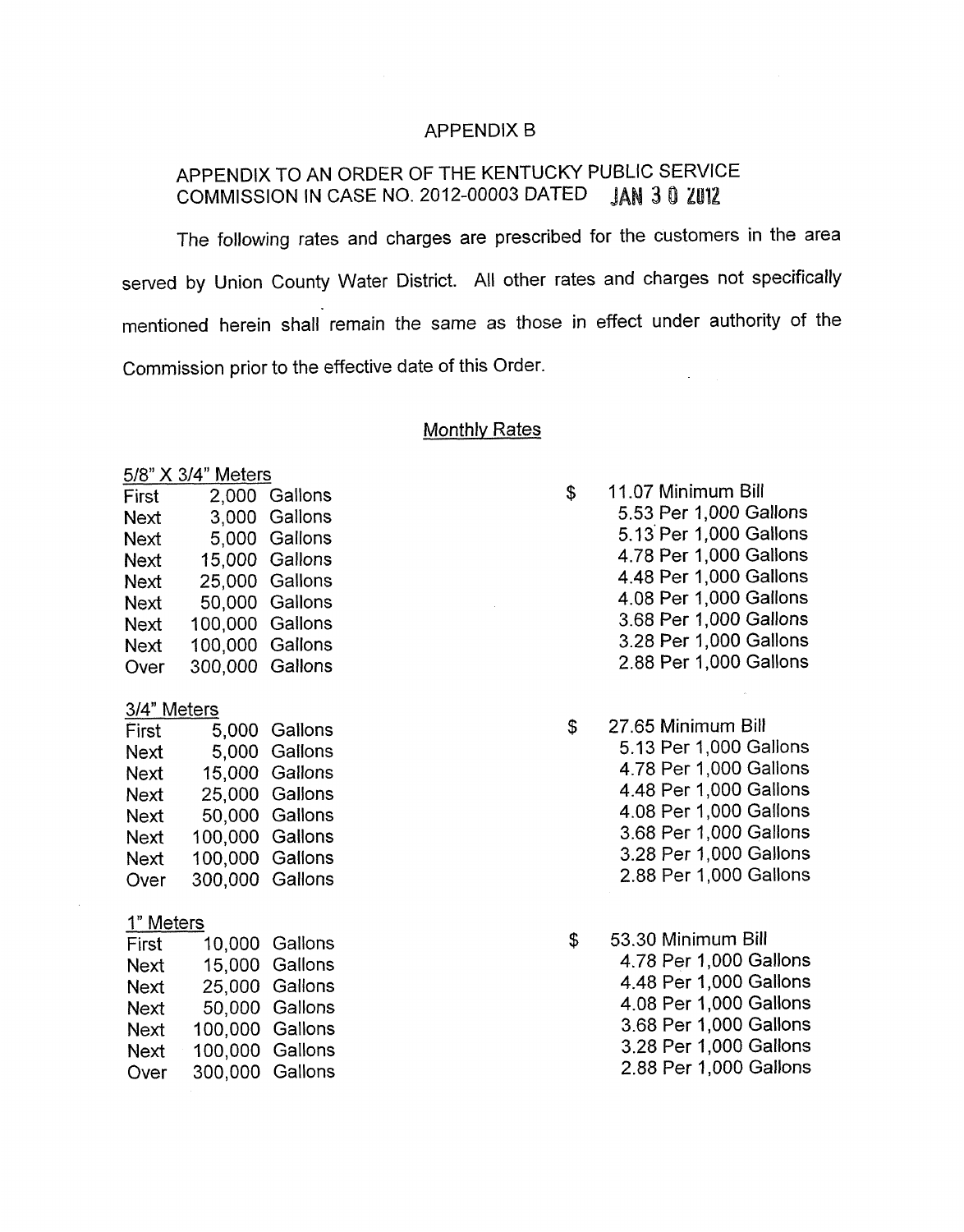### 1 1/2" Meters

| 25,000 Gallons                                        |
|-------------------------------------------------------|
| 25,000 Gallons                                        |
| 50,000 Gallons                                        |
|                                                       |
|                                                       |
|                                                       |
| 100,000 Gallons<br>100,000 Gallons<br>300,000 Gallons |

#### 2" Meters

| First |                 | 50,000 Gallons |
|-------|-----------------|----------------|
| Next  |                 | 50,000 Gallons |
| Next  | 100,000 Gallons |                |
| Next  | 100,000 Gallons |                |
| Over  | 300,000 Gallons |                |

## 2 1/2" Meters

| 75,000 Gallons                                        |
|-------------------------------------------------------|
| 25,000 Gallons                                        |
|                                                       |
|                                                       |
|                                                       |
| 100.000 Gallons<br>100,000 Gallons<br>300,000 Gallons |

### 3" Meters

| First | 100,000 Gallons |  |
|-------|-----------------|--|
| Next  | 100,000 Gallons |  |
| Next  | 100,000 Gallons |  |
| Over  | 300,000 Gallons |  |

# 4" Meters

| First | 200,000 Gallons |  |
|-------|-----------------|--|
| Next  | 100,000 Gallons |  |
| Over  | 300,000 Gallons |  |

## 6" Meters

| First | 300,000 Gallons |  |
|-------|-----------------|--|
| Over  | 300,000 Gallons |  |

- \$ 125.00 Minimum Bill 4.48 Per 1,000 Gallons 4.08 Per 1,000 Gallons 3.68 Per 1,000 Gallons 3.28 Per 1,000 Gallons 2.88 Per 1,000 Gallons
- \$ 237.00 Minimum Bill 4.08 Per 1,000 Gallons 3.68 Per 1,000 Gallons 3.28 Per 1,000 Gallons 2.88 Per 1,000 Gallons
- \$ 338.99 Minimum Bill 4.08 Per 1,000 Gallons 3.68 Per 1,000 Gallons 3.28 Per 1,000 Gallons 2.88 Per 1,000 Gallons
- \$ 440.99 Minimum Bill 3.68 Per 1,000 Gallons 3.28 Per 1,000 Gallons 2.88 Per 1,000 Gallons
- \$ 808.98 Minimum Bill 3.28 Per 1,000 Gallons 2.88 Per 1,000 Gallons
- \$ 1,136.97 Minimum Bill 2.88 Per 1,000 Gallons

 $\mathcal{L}_{\mathcal{L}}$